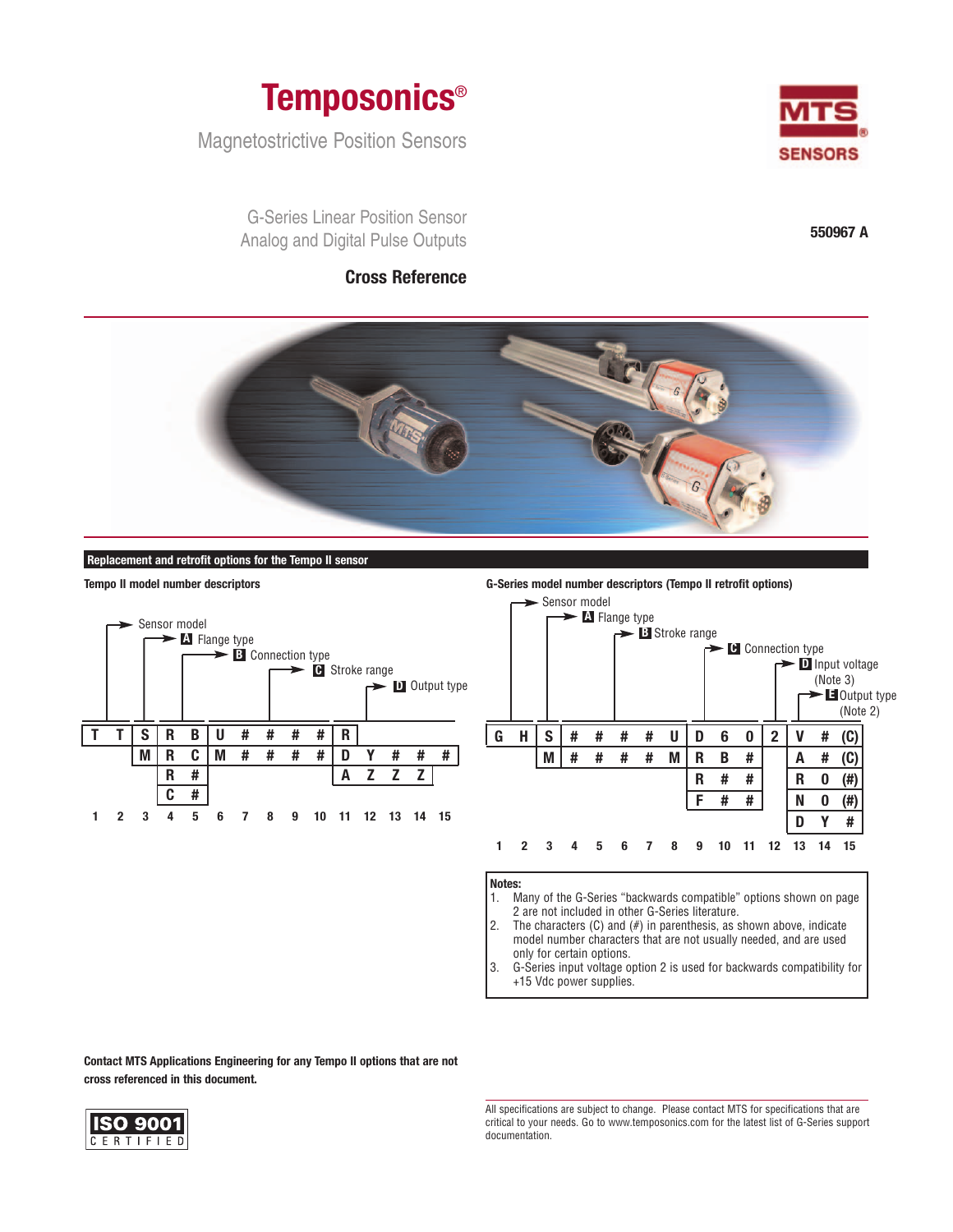|                             |                                      |                                                                                                                                                                                                                                                                                                                                                                                                                                                                                                                                                                                                                                                                                                                                                                                                                                       |                                                                        |   |   | <b>G-Series Cross Reference</b> |                                                                                                                                                                                                                                                                                                                                                                                                                                                                                                                                                                                                                                                                                                                                                                                                                                                                                                                                                                              |   |  |  |  |                   |  |   |                |                |               |   |   |   |                |                                           |              |   |                   |                |             |  |
|-----------------------------|--------------------------------------|---------------------------------------------------------------------------------------------------------------------------------------------------------------------------------------------------------------------------------------------------------------------------------------------------------------------------------------------------------------------------------------------------------------------------------------------------------------------------------------------------------------------------------------------------------------------------------------------------------------------------------------------------------------------------------------------------------------------------------------------------------------------------------------------------------------------------------------|------------------------------------------------------------------------|---|---|---------------------------------|------------------------------------------------------------------------------------------------------------------------------------------------------------------------------------------------------------------------------------------------------------------------------------------------------------------------------------------------------------------------------------------------------------------------------------------------------------------------------------------------------------------------------------------------------------------------------------------------------------------------------------------------------------------------------------------------------------------------------------------------------------------------------------------------------------------------------------------------------------------------------------------------------------------------------------------------------------------------------|---|--|--|--|-------------------|--|---|----------------|----------------|---------------|---|---|---|----------------|-------------------------------------------|--------------|---|-------------------|----------------|-------------|--|
|                             | A Flange Type (and pressure housing) |                                                                                                                                                                                                                                                                                                                                                                                                                                                                                                                                                                                                                                                                                                                                                                                                                                       |                                                                        |   |   |                                 |                                                                                                                                                                                                                                                                                                                                                                                                                                                                                                                                                                                                                                                                                                                                                                                                                                                                                                                                                                              |   |  |  |  |                   |  |   |                |                |               |   |   |   |                |                                           |              |   |                   |                |             |  |
|                             |                                      | Tempo II model number example:                                                                                                                                                                                                                                                                                                                                                                                                                                                                                                                                                                                                                                                                                                                                                                                                        |                                                                        |   |   |                                 |                                                                                                                                                                                                                                                                                                                                                                                                                                                                                                                                                                                                                                                                                                                                                                                                                                                                                                                                                                              |   |  |  |  |                   |  |   |                |                |               |   |   |   |                | G-Series equivalent model number example: |              |   |                   |                |             |  |
| Т                           | Т                                    | $\mathbf S$                                                                                                                                                                                                                                                                                                                                                                                                                                                                                                                                                                                                                                                                                                                                                                                                                           |                                                                        |   |   |                                 |                                                                                                                                                                                                                                                                                                                                                                                                                                                                                                                                                                                                                                                                                                                                                                                                                                                                                                                                                                              |   |  |  |  |                   |  | G | H              |                | $\mathbf S$   |   |   |   |                |                                           |              |   |                   | $\overline{2}$ |             |  |
| 1.                          | $\overline{2}$                       | 3                                                                                                                                                                                                                                                                                                                                                                                                                                                                                                                                                                                                                                                                                                                                                                                                                                     | 4                                                                      |   | 5 | 6<br>$\overline{7}$             | 8                                                                                                                                                                                                                                                                                                                                                                                                                                                                                                                                                                                                                                                                                                                                                                                                                                                                                                                                                                            | 9 |  |  |  | 10 11 12 13 14 15 |  | 1 |                | $\overline{2}$ | 3             | 4 | 5 | 6 | $\overline{7}$ | 8                                         | 9            |   | 10 11 12 13 14 15 |                |             |  |
| <b>Tempo II</b>             |                                      | <b>GH</b>                                                                                                                                                                                                                                                                                                                                                                                                                                                                                                                                                                                                                                                                                                                                                                                                                             |                                                                        |   |   | <b>Description</b>              |                                                                                                                                                                                                                                                                                                                                                                                                                                                                                                                                                                                                                                                                                                                                                                                                                                                                                                                                                                              |   |  |  |  |                   |  |   |                |                |               |   |   |   |                |                                           |              |   |                   |                |             |  |
| S<br>M                      |                                      | $\overline{\mathsf{s}}$<br>M                                                                                                                                                                                                                                                                                                                                                                                                                                                                                                                                                                                                                                                                                                                                                                                                          |                                                                        |   |   |                                 | US cust. threads, flat-faced hex<br>Metric threads, flat-faced hex                                                                                                                                                                                                                                                                                                                                                                                                                                                                                                                                                                                                                                                                                                                                                                                                                                                                                                           |   |  |  |  |                   |  |   |                |                |               |   |   |   |                |                                           |              |   |                   |                |             |  |
|                             |                                      | <b>B</b> Connection Type                                                                                                                                                                                                                                                                                                                                                                                                                                                                                                                                                                                                                                                                                                                                                                                                              |                                                                        |   |   |                                 |                                                                                                                                                                                                                                                                                                                                                                                                                                                                                                                                                                                                                                                                                                                                                                                                                                                                                                                                                                              |   |  |  |  |                   |  |   |                |                |               |   |   |   |                |                                           |              |   |                   |                |             |  |
|                             |                                      | Tempo II model number example:                                                                                                                                                                                                                                                                                                                                                                                                                                                                                                                                                                                                                                                                                                                                                                                                        |                                                                        |   |   |                                 |                                                                                                                                                                                                                                                                                                                                                                                                                                                                                                                                                                                                                                                                                                                                                                                                                                                                                                                                                                              |   |  |  |  |                   |  |   |                |                |               |   |   |   |                | G-Series equivalent model number example: |              |   |                   |                |             |  |
|                             |                                      | S                                                                                                                                                                                                                                                                                                                                                                                                                                                                                                                                                                                                                                                                                                                                                                                                                                     | R                                                                      |   | B |                                 |                                                                                                                                                                                                                                                                                                                                                                                                                                                                                                                                                                                                                                                                                                                                                                                                                                                                                                                                                                              |   |  |  |  |                   |  | G | н              |                | ${\mathbb S}$ |   |   |   |                |                                           | $\mathsf{R}$ | B | 1                 | $\mathbf 2$    |             |  |
| 1.                          | $\overline{2}$                       | 3                                                                                                                                                                                                                                                                                                                                                                                                                                                                                                                                                                                                                                                                                                                                                                                                                                     | 4                                                                      | 5 |   | $\overline{7}$<br>6             | 8                                                                                                                                                                                                                                                                                                                                                                                                                                                                                                                                                                                                                                                                                                                                                                                                                                                                                                                                                                            | 9 |  |  |  | 10 11 12 13 14 15 |  | 1 | $\overline{2}$ |                | 3             | 4 | 5 | 6 | $\overline{7}$ | 8                                         | 9            |   | $10 \quad 11$     |                | 12 13 14 15 |  |
| <b>Tempo II</b><br>RB<br>RC |                                      |                                                                                                                                                                                                                                                                                                                                                                                                                                                                                                                                                                                                                                                                                                                                                                                                                                       | <b>GH</b> retrofit options<br>Table A on page 3.<br>Table B on page 3. |   |   | foot integral cable length.     | Your Tempo II has an integral RB male connector. To retrofit, the GH model has 3 options available:<br>1. Select option "D60" for integral 6-pin DIN male connector, AND replace your complete extension cable (sold separately), or replace just the<br>extension cable connector with the field-installed in-line 6-pin DIN female connector, part no. 370423, soldering required, (sold separately). See<br>2. Select option "D60" for integral 6-pin DIN male connector, AND use the adapter cable part no. 253243-x or 253244-x, (sold separately). See<br>3. Select option "RB#" for integral cable with in-line RB male connector. Select "RB1" for 1 foot integral cable length, (standard), or "RB2" for 5<br>Your Tempo II has an integral RC male connector. To retrofit, the GH model has 2 options available:<br>1. Select option "D60" for integral 6-pin DIN male connector, AND replace your complete extension cable (sold separately), or replace just the |   |  |  |  |                   |  |   |                |                |               |   |   |   |                |                                           |              |   |                   |                |             |  |
| R0                          |                                      |                                                                                                                                                                                                                                                                                                                                                                                                                                                                                                                                                                                                                                                                                                                                                                                                                                       | Table A on page 3.                                                     |   |   |                                 | extension cable connector with the field-installed in-line 6-pin DIN female connector, part no. 370423, soldering required, (sold separately). See<br>2. Select option "RB#" for integral cable with in-line RB male connector. Select "RB1" for 1 foot integral cable length, (standard), or "RB2" for 5<br>foot integral cable length, AND use the adapter cable part no. 401327 (sold separately).<br>Your Tempo II has an integral cable, 5 foot length, pigtail termination. To retrofit, the GH model has 1 option available:<br>Select option "R05" for integral cable, 5 foot length, pigtail termination.                                                                                                                                                                                                                                                                                                                                                           |   |  |  |  |                   |  |   |                |                |               |   |   |   |                |                                           |              |   |                   |                |             |  |
|                             |                                      |                                                                                                                                                                                                                                                                                                                                                                                                                                                                                                                                                                                                                                                                                                                                                                                                                                       |                                                                        |   |   |                                 | R1 or R2 Your Tempo II has an integral cable, 5 foot length, and an in-line 6-pin MS male connector. To retrofit, the GH model has 2 options available:<br>1. See Table C on page 4 or contact MTS Applications Engineering to see if you can connect the GH model sensor directly to your<br>controller / interface card, and no longer use the Analog Output Module (AOM), or the Digital Interface Box (DIB) that is in your system.<br>2. If the AOM or DIB is still required in your system, select option "R05" for integral cable, 5 foot length, pigtail termination, AND install an in-line<br>6-pin MS female connector, part no. 370015, soldering required, (sold separately). See Table D on page 4.                                                                                                                                                                                                                                                            |   |  |  |  |                   |  |   |                |                |               |   |   |   |                |                                           |              |   |                   |                |             |  |
| R3                          |                                      |                                                                                                                                                                                                                                                                                                                                                                                                                                                                                                                                                                                                                                                                                                                                                                                                                                       |                                                                        |   |   | length), (sold separately)      | Your Tempo II has an integral cable, 5 foot length, and an in-line 10-pin MS male connector. To retrofit, the GH model has 3 options available:<br>1. Select option "D60" for integral 6-pin DIN male connector, AND replace your complete extension cable (sold separately).<br>2. Select option "D60" for integral 6-pin DIN male connector, AND use the adapter cable part no. 253245-3, (1 foot length), or 253246-3, (5 foot<br>3. Select option "R05" for integral cable, 5 foot length, pigtail termination, AND install an in-line 10-pin MS male connector, part no. 370160,<br>soldering required, (sold separately). See Table E on page 4.                                                                                                                                                                                                                                                                                                                       |   |  |  |  |                   |  |   |                |                |               |   |   |   |                |                                           |              |   |                   |                |             |  |
| CO                          |                                      |                                                                                                                                                                                                                                                                                                                                                                                                                                                                                                                                                                                                                                                                                                                                                                                                                                       |                                                                        |   |   |                                 | Your Tempo II has an integral cable, custom length (1 to 99 feet), pigtail termination. To retrofit, the GH model has 1 option available:                                                                                                                                                                                                                                                                                                                                                                                                                                                                                                                                                                                                                                                                                                                                                                                                                                    |   |  |  |  |                   |  |   |                |                |               |   |   |   |                |                                           |              |   |                   |                |             |  |
| C1 or C2                    |                                      | Select option "R##" for integral cable, encode ## from 01 to 99 feet, pigtail termination.<br>Your Tempo II has an integral cable, custom length (1 to 99 feet), and an in-line 6-pin MS male connector. To retrofit, the GH model has 2 options<br>available:<br>1. See Table C on page 4 or contact MTS Applications Engineering to see if you can connect the GH model sensor directly to your controller/inter-<br>face card, and no longer use the Analog Output Module (AOM), or the Digital Interface Box (DIB) that is in your system.<br>2. If the AOM or DIB is still required in your system, select option "R##" for integral cable, encode ## from 01 to 99 feet, pigtail termination, AND<br>install an in-line 6-pin MS male connector, part no. 370015, soldering required, (sold separately). See Table D on page 4. |                                                                        |   |   |                                 |                                                                                                                                                                                                                                                                                                                                                                                                                                                                                                                                                                                                                                                                                                                                                                                                                                                                                                                                                                              |   |  |  |  |                   |  |   |                |                |               |   |   |   |                |                                           |              |   |                   |                |             |  |
| C3                          |                                      |                                                                                                                                                                                                                                                                                                                                                                                                                                                                                                                                                                                                                                                                                                                                                                                                                                       | options available:                                                     |   |   | length), (sold separately).     | Your Tempo II has an integral cable, custom length (1 to 99 feet), and an in-line 10-pin MS male connector. To retrofit, the GH model has 2<br>1. Select option "D60" for integral 6-pin DIN male connector, AND replace your complete extension cable.<br>2. Select option "D60" for integral 6-pin DIN male connector, AND use the adapter cable part no. 253245-3, (1 foot length), or 253246-3, (5 foot<br>3. Select option "R##" for integral cable, encode ## from 01 to 99 feet, pigtail termination, AND install an in-line 10-pin MS male connector, part<br>no. 370160, soldering required, (sold separately). See Table E on page 4.                                                                                                                                                                                                                                                                                                                              |   |  |  |  |                   |  |   |                |                |               |   |   |   |                |                                           |              |   |                   |                |             |  |
| HO                          |                                      |                                                                                                                                                                                                                                                                                                                                                                                                                                                                                                                                                                                                                                                                                                                                                                                                                                       |                                                                        |   |   |                                 | Your Tempo II has an integral cable, heavy duty, 30 foot length, pigtail termination. To retrofit, the GH model has 1 option available:<br>Select option "F30" for integral cable, PUR jacket, 30 foot length, pigtail termination. See Tables F, G on page 5, and H on page 6.                                                                                                                                                                                                                                                                                                                                                                                                                                                                                                                                                                                                                                                                                              |   |  |  |  |                   |  |   |                |                |               |   |   |   |                |                                           |              |   |                   |                |             |  |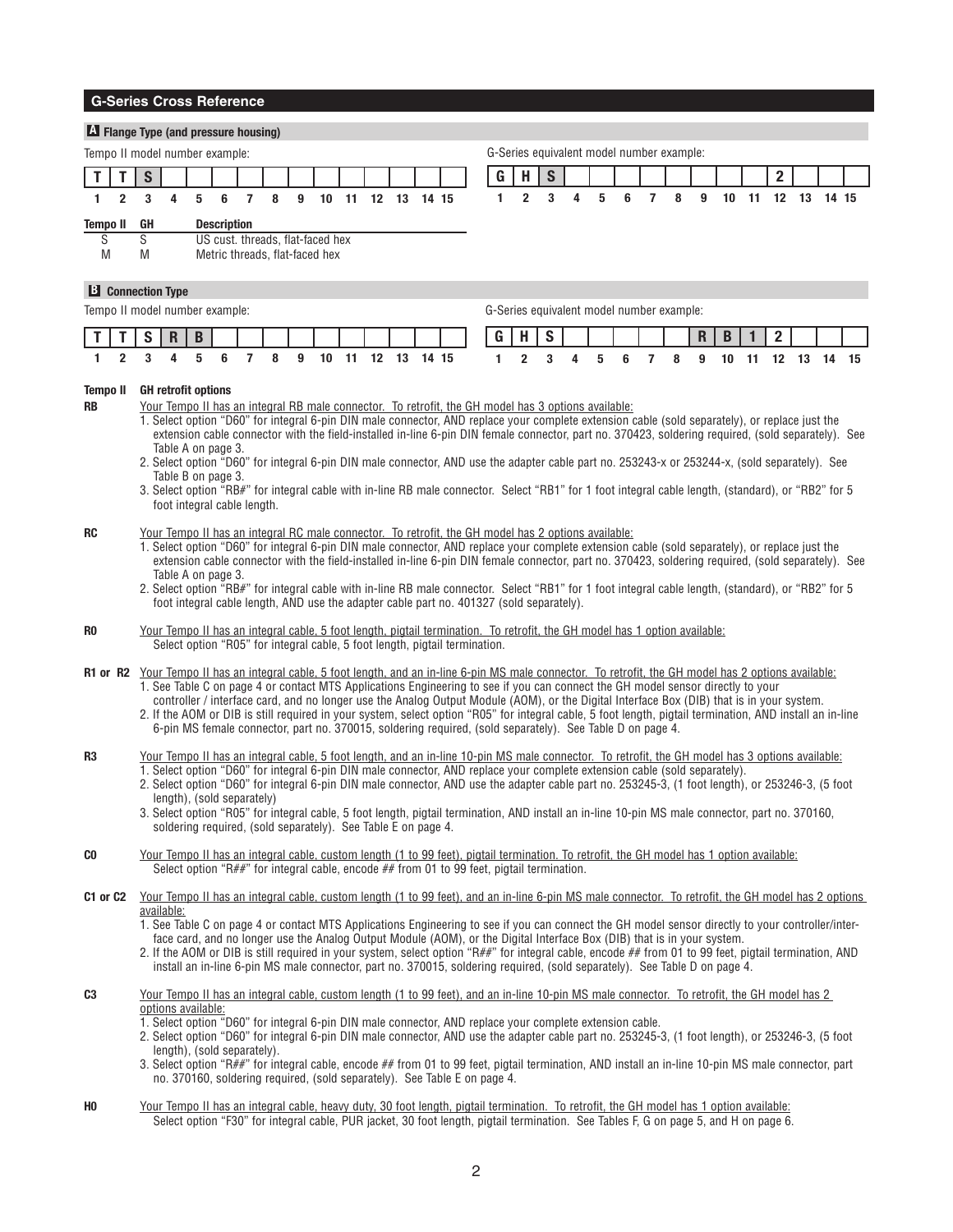|                 |   | <b>C</b> Stroke length         |   |           |   |   |   |    |                                                                                                                                                             |    |    |       |                                           |   |                                           |   |   |   |   |    |    |    |    |    |    |
|-----------------|---|--------------------------------|---|-----------|---|---|---|----|-------------------------------------------------------------------------------------------------------------------------------------------------------------|----|----|-------|-------------------------------------------|---|-------------------------------------------|---|---|---|---|----|----|----|----|----|----|
|                 |   | Tempo II model number example: |   |           |   |   |   |    |                                                                                                                                                             |    |    |       |                                           |   | G-Series equivalent model number example: |   |   |   |   |    |    |    |    |    |    |
|                 |   |                                |   | B         |   |   |   |    |                                                                                                                                                             |    |    |       |                                           |   |                                           |   |   |   | R | в  |    |    |    |    |    |
|                 | 2 | 3                              | Δ | 5         | 6 | 8 | 9 | 10 | 11                                                                                                                                                          | 12 | 13 | 14 15 |                                           | 2 | 3                                         | 5 | հ | ឧ | g | 10 |    | 12 | 13 | 14 | 15 |
| <b>Tempo II</b> |   |                                |   | GH        |   |   |   |    | <b>Description</b>                                                                                                                                          |    |    |       |                                           |   |                                           |   |   |   |   |    |    |    |    |    |    |
|                 |   |                                |   |           |   |   |   |    | Stroke length in inches and tenths, 1 to 300 in. (Encode in 0.1 in. increments)<br>Stroke length in millimeters, 25 to 7620 mm. (Encode in 5 mm increments) |    |    |       |                                           |   |                                           |   |   |   |   |    |    |    |    |    |    |
|                 |   | $\mathbf{D}$ Output type       |   |           |   |   |   |    |                                                                                                                                                             |    |    |       |                                           |   |                                           |   |   |   |   |    |    |    |    |    |    |
|                 |   |                                |   |           |   |   |   |    |                                                                                                                                                             |    |    |       |                                           |   |                                           |   |   |   |   |    |    |    |    |    |    |
|                 |   | Tempo II model number example: |   |           |   |   |   |    |                                                                                                                                                             |    |    |       | G-Series equivalent model number example: |   |                                           |   |   |   |   |    |    |    |    |    |    |
|                 |   |                                | R | B         | U |   | 2 |    |                                                                                                                                                             | н  |    |       |                                           |   | S                                         |   |   |   | R |    |    |    |    |    |    |
|                 | 2 | 3                              | 4 | 5         | 6 | 8 | 9 | 10 | 11                                                                                                                                                          | 12 | 13 | 14 15 |                                           | 2 | 3                                         | 5 | 6 | 8 | 9 | 10 | 11 | 12 | 13 | 14 | 15 |
| <b>Tempo II</b> |   |                                |   | <b>GH</b> |   |   |   |    | <b>Description</b>                                                                                                                                          |    |    |       |                                           |   |                                           |   |   |   |   |    |    |    |    |    |    |

| Analog                                                | Output Range (Note 2) |                                                                                                        | Notes: |                                                                                                                                                                                                                                                                                                                                                 |
|-------------------------------------------------------|-----------------------|--------------------------------------------------------------------------------------------------------|--------|-------------------------------------------------------------------------------------------------------------------------------------------------------------------------------------------------------------------------------------------------------------------------------------------------------------------------------------------------|
| AS1Z (Note 3)<br>AS2Z<br>AS3Z<br>AS4Z<br>AS5Z<br>AS6Z | V0<br>V2<br>VЗ<br>V6  | 0 to +10 Vdc<br>-10 to +10 Vdc<br>0 to -10 Vdc<br>$+10$ to 0 Vdc.<br>+10 to -10 Vdc<br>$-10$ to 0 Vdc. |        | When replacing Tempo II sensors with more than 15 circulations, consult MTS Applications<br>Engineering.<br>Format shown is: [value at Null (Setpoint 1)] to [value at Span (Setpoint 2)].<br>The G-Series does not utilize Tempo II type "performance mode" options. Therefore, the character<br>shown as "Z" is not needed for the GH models. |
| AC <sub>0</sub> Z                                     | V C                   |                                                                                                        |        | Non-standard output. Consult MTS Application Engineering. Usually signifies custom analog setpoints.                                                                                                                                                                                                                                            |

| <b>Existing extension cable wire color code</b> |                           | Installing 6-pin DIN female connector, part no. 370423 |                                  |                                |  |  |  |  |  |
|-------------------------------------------------|---------------------------|--------------------------------------------------------|----------------------------------|--------------------------------|--|--|--|--|--|
| If cable has striped colors                     | If cable has solid colors | Pin-out for Analog output                              | Pin-out for Digital-Pulse output | Pin-out for Neuter output only |  |  |  |  |  |
| <b>White/Blue Stripe</b>                        | White                     |                                                        |                                  |                                |  |  |  |  |  |
| <b>Blue/White Stripe</b>                        | Brown                     | No Connection                                          | No Connection                    | No Connection                  |  |  |  |  |  |
| White/Orange Stripe                             | Gray                      |                                                        |                                  |                                |  |  |  |  |  |
| Orange/White Stripe                             | Pink                      |                                                        |                                  | No Connection                  |  |  |  |  |  |
| White/Green Stripe                              | Red                       |                                                        |                                  |                                |  |  |  |  |  |
| Green/White Stripe                              | Blue                      | No Connection                                          | No Connection                    | No Connection                  |  |  |  |  |  |
| White/Brown Stripe                              | <b>Black</b>              |                                                        | No Connection                    | No Connection (note 1)         |  |  |  |  |  |
| Brown/White Stripe                              | Violet                    |                                                        | No Connection                    |                                |  |  |  |  |  |
| <b>White/Gray Stripe</b>                        | Yellow                    | No Connection                                          |                                  |                                |  |  |  |  |  |
| <b>Gray/White Stripe</b>                        | Green                     | No Connection                                          |                                  |                                |  |  |  |  |  |

**Note 1**: If the White/Brown Stripe (or Black) wire was used as DC ground for the Tempo II or L-Series sensor being replaced then the DC ground connection at the controller must<br>be changed to use the White/Blue Stripe (or

**Table B**

| Female straight exit D6 to male RB connection adapter cables                       |                   |  |  |  |  |  |  |  |
|------------------------------------------------------------------------------------|-------------------|--|--|--|--|--|--|--|
| 1 ft. cable length, standard, for G-Series analog output sensors                   | Part no. 253243-1 |  |  |  |  |  |  |  |
| 1 ft. cable length, standard, for G-Series digital-pulse and neuter output sensors | Part no. 253243-2 |  |  |  |  |  |  |  |
| 5 ft. cable length, for G-Series analog output sensors                             | Part no. 253244-1 |  |  |  |  |  |  |  |
| 5 ft. cable length, for G-Series digital-pulse and neuter output sensors           | Part no. 253244-2 |  |  |  |  |  |  |  |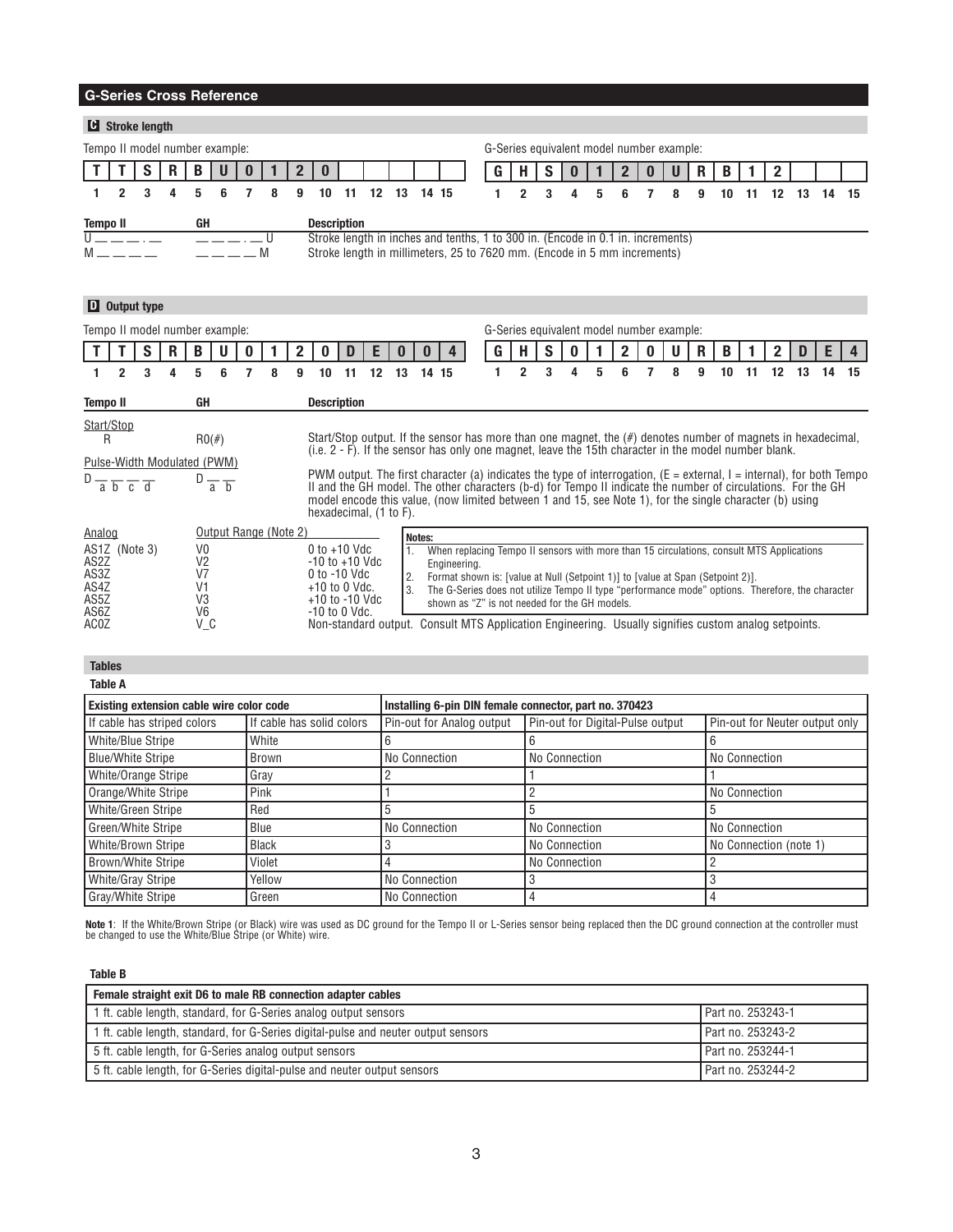### **Tables continued**

#### **Table C**

| If your system has an Analog Output Module (AOM)                                                                                    | If your system has a Digital Interface Box (DIB)                                                          |
|-------------------------------------------------------------------------------------------------------------------------------------|-----------------------------------------------------------------------------------------------------------|
| You can connect the GH model sensor directly to your controller/interface<br>card (bypassing the AOM) if:                           | You can connect the GH model sensor directly to your controller/interface<br>card (bypassing the DIB) if: |
| 1. The AOM output is displacement only (voltage or current).<br>2. There is no velocity output from the AOM.                        | The DIB is configured to use 15 or less recirculations.                                                   |
| 3. There are no dual channel outputs from the AOM.<br>4. There are no external null or scale adjustment potentiometer inputs to the | Contact MTS Applications Engineering for the appropriate retrofit GH model                                |
| AOM.<br>Contact MTS Applications Engineering for the appropriate retrofit GH model                                                  | number, or if you have questions.                                                                         |
| number, or if you have questions.                                                                                                   |                                                                                                           |

### **Table D**

| l GH Model               |                                                    | Installing 6-pin MS female connector, part no. 370015 |                                                       |  |  |  |  |
|--------------------------|----------------------------------------------------|-------------------------------------------------------|-------------------------------------------------------|--|--|--|--|
| Integral Wire Color Code | Output for "Square Wave"<br>Neuter (Using "+Stop") | For "R1" connection type:<br>(positive interrogation) | For "R2" connection type:<br>(negative interrogation) |  |  |  |  |
| Gray                     | (-) Stop                                           | No Connection (note 1)                                | No Connection (note 1)                                |  |  |  |  |
| Pink                     | (+) Stop (Compatible Neuter Output Pulse) C        |                                                       |                                                       |  |  |  |  |
| Yellow                   | (+) Start                                          |                                                       | $B$ (note 2)                                          |  |  |  |  |
| l Green                  | (-) Start                                          | $B$ (note 2)                                          |                                                       |  |  |  |  |
| Red or Brown             | Supply Voltage (+Vdc)                              |                                                       |                                                       |  |  |  |  |
| <b>White</b>             | DC Ground (for supply)                             |                                                       |                                                       |  |  |  |  |

**Notes:**

1. The G-Series output signal, "(-) Stop", is not used when providing the backwards-compatible neuter type connection. However, this signal wire is required for "RS-422 TX –" during serial programming of the sensor. Pin A of the 370015 connector can not be used for this signal since the Analog Output Module (AOM), or the Digital Interface Box (DIB), provides +12 to +14.5 volts output on this pin when connected. Upon installing the 370015 connector the gray wire must be left disconnected, and the serial programming feature of the sensor is no longer available.

2. When connecting to an AOM, or to a DIB, or to a custom interface/controller that requires single-ended interrogation, always connect the unused interrogation lead to ground.

### **Table E**

| <b>GH Model</b>          |                                                                | Installing 10-pin MS male connector, part no. 370160 |
|--------------------------|----------------------------------------------------------------|------------------------------------------------------|
| Integral Wire Color Code | Digital pulse Output                                           | Pin No.                                              |
| Gray                     | Gate for PWM<br>Stop for Start/Stop                            | n                                                    |
| <b>Pink</b>              | (+) Gate for PWM<br>(+) Stop for Start/Stop                    | u                                                    |
| Yellow                   | (+) Interrogation for PWM (note 1)<br>(+) Start for Start/Stop |                                                      |
| l Green                  | Interrogation for PWM (note 1)<br>Start for Start/Stop         |                                                      |
| Red or Brown             | Supply Voltage (+Vdc)                                          |                                                      |
| <b>White</b>             | DC Ground (for supply)                                         | н                                                    |
|                          |                                                                |                                                      |

**Note:**

1. When using PWM output with internal interrogation, both of the interrogation input signals are not used, and can be left unconnected or connected to ground.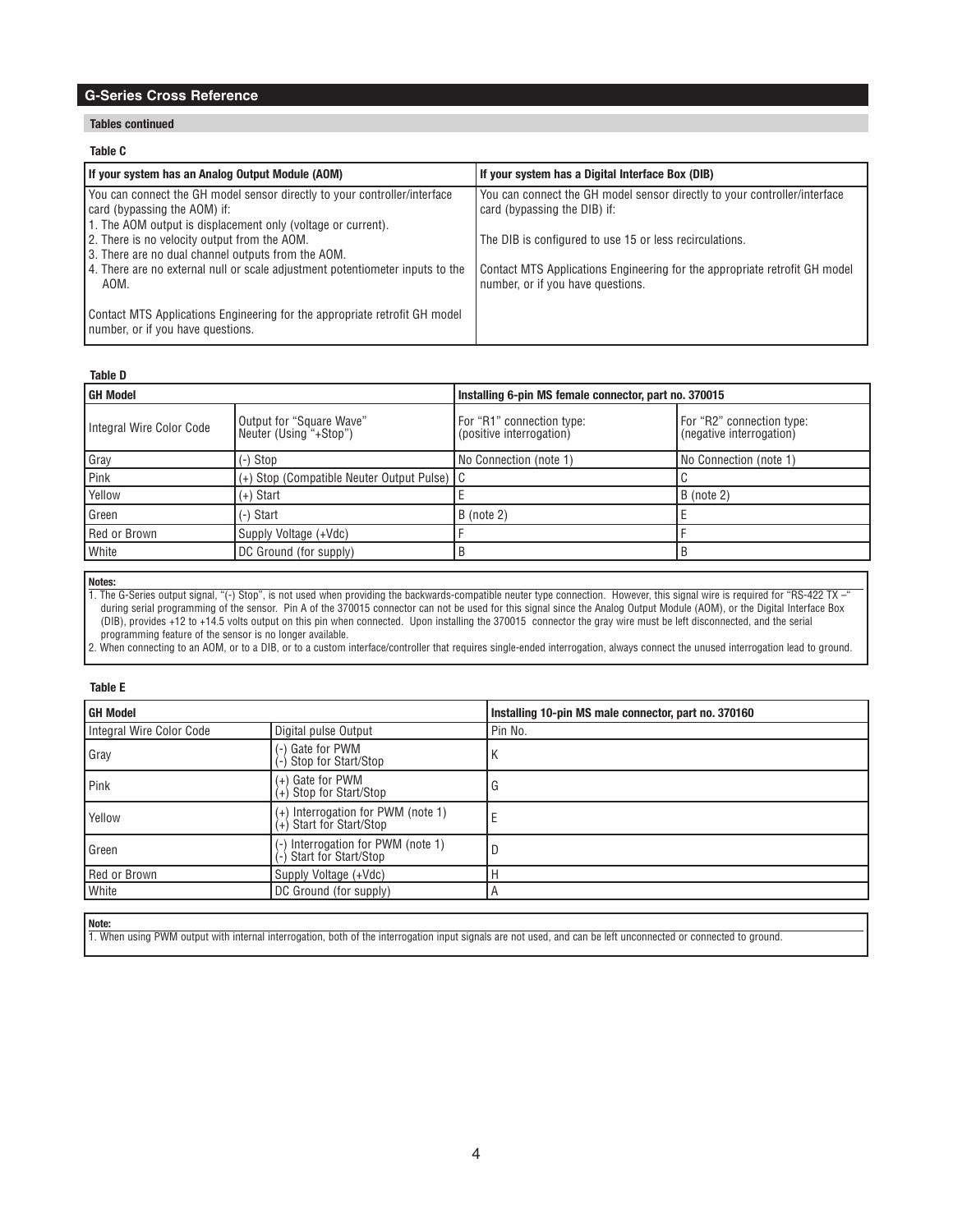### **Table F**

| <b>HO Cable Connections for Analog Output</b> |              | <b>GH Model</b>            |                   |                                                         |  |
|-----------------------------------------------|--------------|----------------------------|-------------------|---------------------------------------------------------|--|
| Wire color Twisted Pair                       | Wire Color   | Analog output              | <b>Wire Color</b> | Analog output                                           |  |
| White/Black                                   | White        | Displacement Out           | Gray              | -10 to +10 Vdc or reverse acting:<br>$+10$ to $-10$ Vdc |  |
|                                               | <b>Black</b> | <b>Displacement Return</b> | l Pink            | <b>Return for Gray Wire</b>                             |  |
| Red/Black                                     | Red          | $+15$ Vdc                  | Red or Brown      | Supply Voltage (+Vdc)                                   |  |
|                                               | <b>Black</b> | DC Ground                  | White             | DC Ground (for supply)                                  |  |
| Yellow/Black                                  | Yellow       | $-15$ Vdc                  | N/A               | No Connection                                           |  |
|                                               | <b>Black</b> | Frame                      | N/A               | No Connection                                           |  |
| Green/Black                                   | Green        | l Not used                 | N/A               | No Connection                                           |  |
|                                               | <b>Black</b> | Not used                   | N/A               | No Connection                                           |  |
| <b>Blue/Black</b>                             | Blue         | Not used                   | Yellow            | Programming (RS-485+)                                   |  |
|                                               | <b>Black</b> | Not used                   | Green             | Programming (RS-485 -)                                  |  |

## **Table G**

| <b>HO Cable connections for digital-pulse output</b> |              |                      | <b>GH Model</b> |                                                                                       |
|------------------------------------------------------|--------------|----------------------|-----------------|---------------------------------------------------------------------------------------|
| Wire color twisted pair                              | Wire color   | Digital-pulse output | Wire color      | Digital-pulse output                                                                  |
| l White/Black                                        | White        | + Gate               | Pink            | (+) Gate for PWM<br>(+) Stop for Start/Stop, or Programming (RS-422 TX+)              |
|                                                      | <b>Black</b> | -Gate                | Gray            | (-) Gate for PWM<br>(-) Stop for Start/Stop, or Programming (RS-422 TX-)              |
| Red/Black                                            | Red          | $+15$ Vdc            | Red or Brown    | Supply voltage (+Vdc)                                                                 |
|                                                      | <b>Black</b> | DC Ground            | White           | DC ground (for supply)                                                                |
| Yellow/Black                                         | Yellow       | $-15$ Vdc            | N/A             | No connection                                                                         |
|                                                      | <b>Black</b> | Frame                | N/A             | No connection                                                                         |
| l Green/Black                                        | Green        | Not used             | N/A             | No connection                                                                         |
|                                                      | <b>Black</b> | Not used             | N/A             | No connection                                                                         |
| Blue/Black                                           | Blue         | + Interrogate        | Yellow          | (+) Interrogation for PWM<br>$(+)$ Start for Start/Stop, or Programming (RS-422 RX +) |
|                                                      | <b>Black</b> | - Interrogate        | Green           | (-) Interrogation for PWM<br>Start for Start/Stop, or Programming (RS-422 RX -)       |